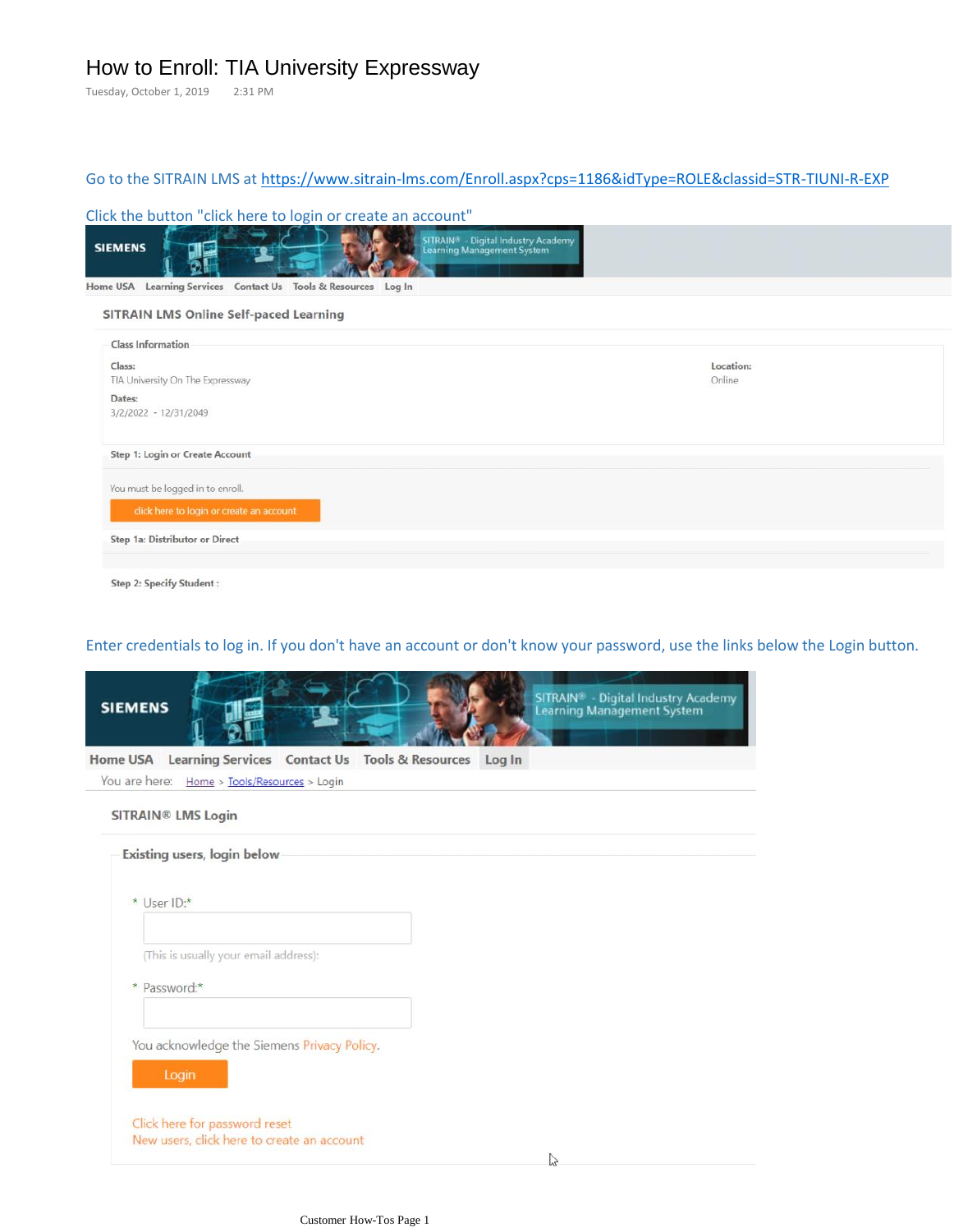After logging in, you will be directed back to the Enrollment page where you will specify the Student: If you are **not** enrolling yourself, click the x next to your userID. Click in the box to drop down a list of students.

If the student you are enrolling is not listed in the drop-down, click the link, "If the student is not listed, click here."

#### **SITRAIN LMS Enrollment**

| <b>Class Information</b>                                                                                               |                                                      |
|------------------------------------------------------------------------------------------------------------------------|------------------------------------------------------|
| Class:                                                                                                                 | Location:                                            |
| S7 Programming 1: SCT-S7TIAP1C-20210277                                                                                | Elk Grove Village, IL                                |
| Dates:                                                                                                                 | <b>Enrollment Status:</b>                            |
| 10/11/2021 8:30:00 AM - 10/14/2021 4:30:00 PM                                                                          | There are currently 6 seats available in this class. |
| Due to the dynamic nature of class enrollments, your enrollment status is not final until the cart has been processed. |                                                      |
| Step 1: Login or Create Account : You are logged in.                                                                   |                                                      |
| Step 1a: Distributor or Direct : Direct                                                                                |                                                      |
| <b>Step 2: Specify Student</b>                                                                                         |                                                      |
| Choose student or students to enroll .* If the student is not listed, click here                                       | Enroll                                               |
| another.student@test.com X<br>chester.tester@test.com X                                                                |                                                      |
|                                                                                                                        |                                                      |

### In the pop-up enter your student's email and click Find User. If the student is found, click the link, "Click here to choose…"

| Type the Email Address or UserID of the Student:*                                                                | chester.tester@test.com |
|------------------------------------------------------------------------------------------------------------------|-------------------------|
| <b>Find User</b>                                                                                                 |                         |
| Click here to choose chester.tester@test.com                                                                     |                         |
|                                                                                                                  |                         |
| If the student is not found, you will be given the opportunity to create their account.                          |                         |
|                                                                                                                  |                         |
|                                                                                                                  |                         |
|                                                                                                                  |                         |
| Type the Email Address or UserID of the Student:*                                                                | new.test@test.com       |
| Click the link, "User not found. Click here to add an account for: "<br><b>Find Students</b><br><b>Find User</b> |                         |

Fill in the student information and click Add Student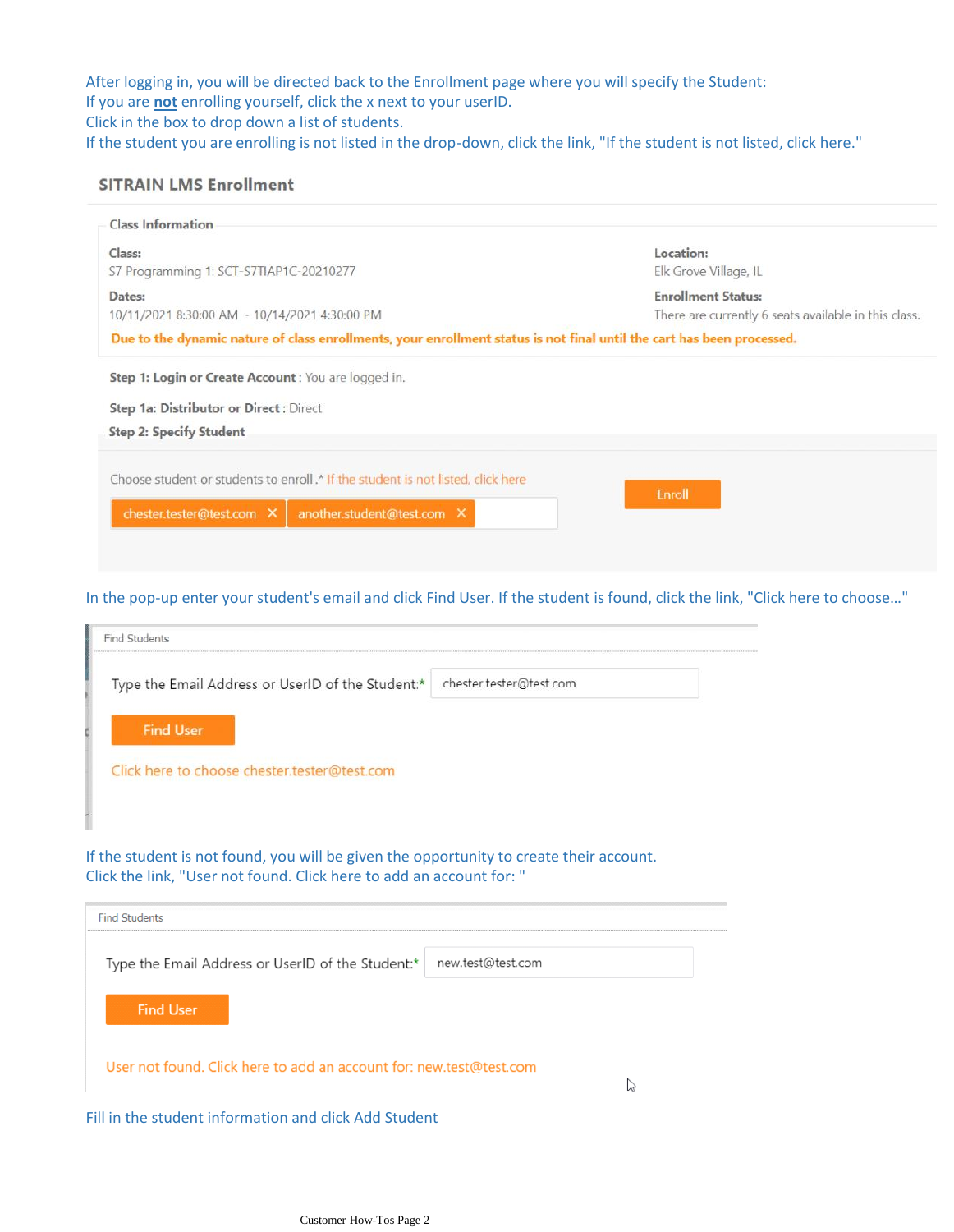| UserID:<br>new.test@test.com<br>Please select<br>Prefix:*<br>First Name:*<br>Last Name:*<br>Email or additional/alternate email to receive student communications *<br>new.test@test.com<br>Student Work Email:<br>Alternate/Additional Email:<br>Phone:*<br>Job Title:*<br>Company Name:*<br>Company Address:*<br>Company City:* |  |  |  |
|-----------------------------------------------------------------------------------------------------------------------------------------------------------------------------------------------------------------------------------------------------------------------------------------------------------------------------------|--|--|--|
|                                                                                                                                                                                                                                                                                                                                   |  |  |  |
|                                                                                                                                                                                                                                                                                                                                   |  |  |  |
|                                                                                                                                                                                                                                                                                                                                   |  |  |  |
|                                                                                                                                                                                                                                                                                                                                   |  |  |  |
|                                                                                                                                                                                                                                                                                                                                   |  |  |  |
|                                                                                                                                                                                                                                                                                                                                   |  |  |  |
|                                                                                                                                                                                                                                                                                                                                   |  |  |  |
|                                                                                                                                                                                                                                                                                                                                   |  |  |  |
|                                                                                                                                                                                                                                                                                                                                   |  |  |  |
| State/Province:*<br>Postal Code:*                                                                                                                                                                                                                                                                                                 |  |  |  |
| Please select                                                                                                                                                                                                                                                                                                                     |  |  |  |
| Citizenship:*<br>Country:*                                                                                                                                                                                                                                                                                                        |  |  |  |
| Please select<br>Please select                                                                                                                                                                                                                                                                                                    |  |  |  |
|                                                                                                                                                                                                                                                                                                                                   |  |  |  |
| Type the code shown                                                                                                                                                                                                                                                                                                               |  |  |  |
| $\mu$ cz                                                                                                                                                                                                                                                                                                                          |  |  |  |
| Show another code                                                                                                                                                                                                                                                                                                                 |  |  |  |

The account will be created and the student added to the enrollments box.

When all your students are added, click Enroll, then proceed through the cart process.



You are here: Home > My Stuff > Cart

#### **SITRAIN® LMS Cart**

| Student:<br>Product: TIA University On The Expressway<br>Location: Online via My Dashboard             |        |        |
|--------------------------------------------------------------------------------------------------------|--------|--------|
| Delete<br>\$0.00<br>Dates: 3/2/2022 - 12/31/2049<br><b>Status: Confirmed</b><br>Enroll another student | \$0.00 | \$0.00 |
| \$0.00<br><b>Grand Total</b>                                                                           | \$0.00 | \$0.00 |

To complete the checkout process, **you must agree to the terms and conditions and click the "Place Order" button.**